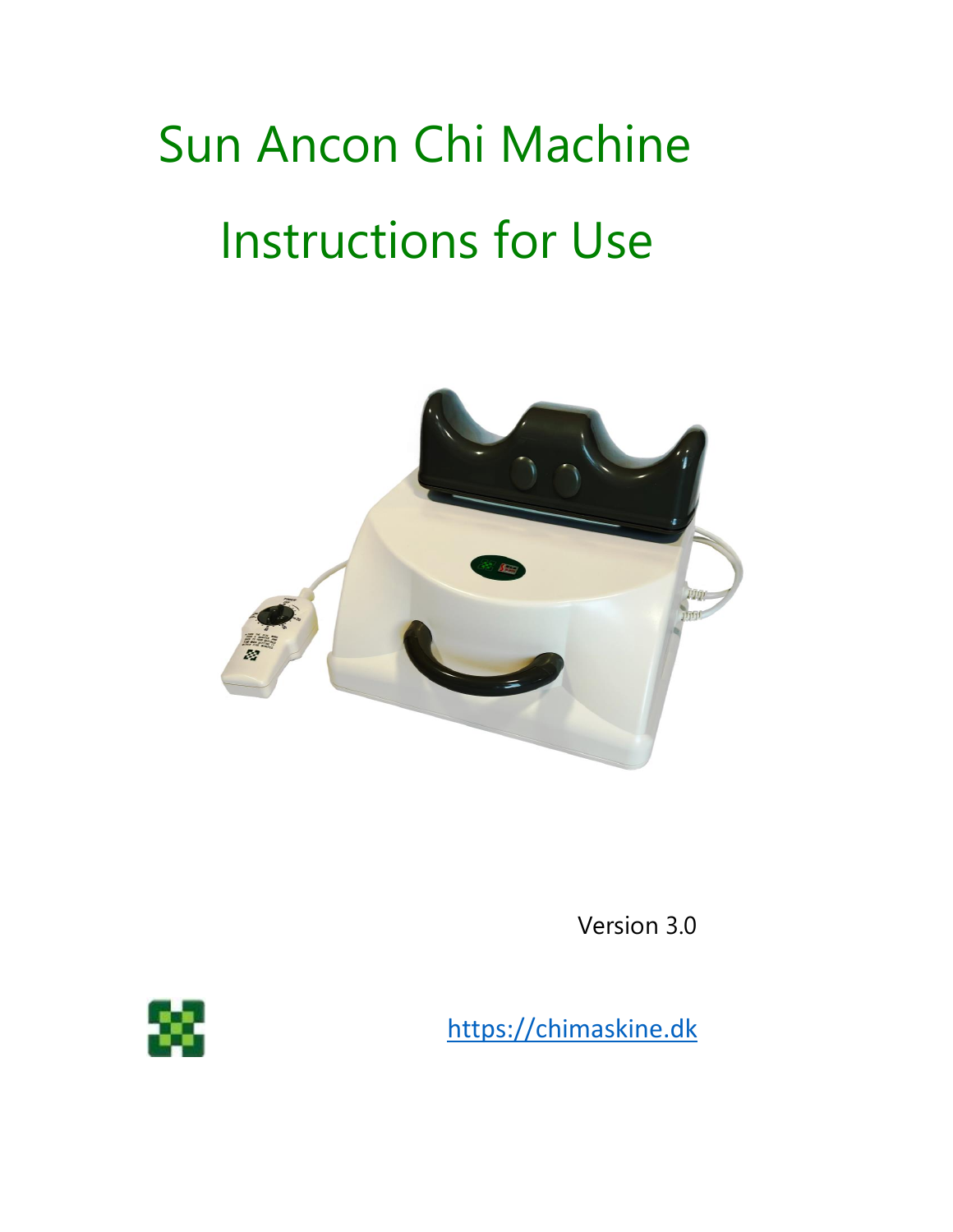# Table of Contents

| The Feelings You May Experience After Using the Sun Ancon® Chi Machine  13 |  |
|----------------------------------------------------------------------------|--|
|                                                                            |  |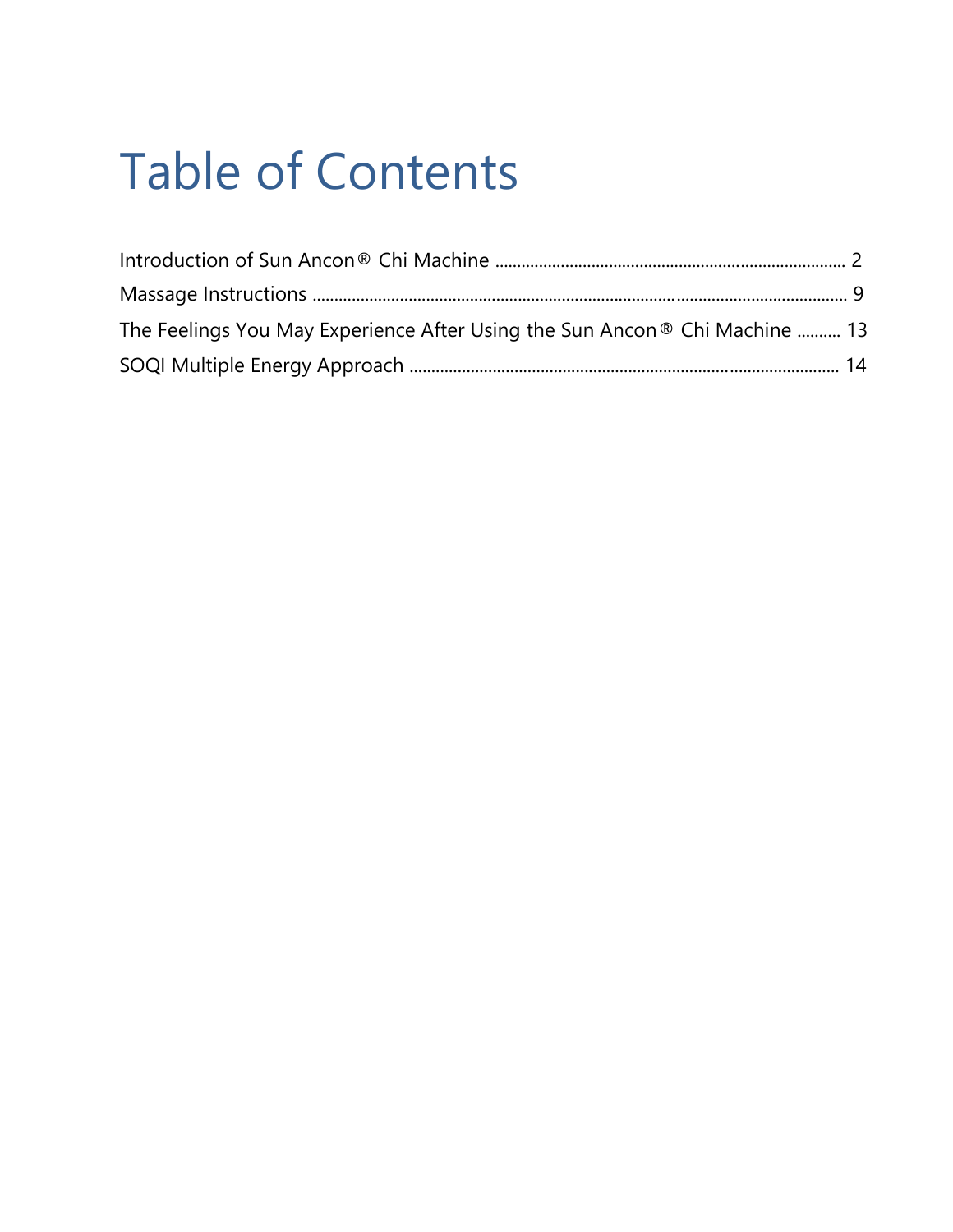# Introduction of Sun Ancon® Chi Machine



#### If you have problems with

- · Lack of exercise and bad circulation
- · Tired and sore muscles
- · Poor digestion, constipation
- · Arthritis, back pain, bone spurs
- · Nervousness, general pain and insomnia
- · Poor functioning of internal organs
- · Asthma and tracheal inflammation
- · Period pains, anemia
- · Many chronic conditions
- · Being overweight

The Sun Ancon Chi Machine is for you!

#### Lie Down, relax and let it happen!

As your whole body relaxes and you enjoy the rhythmic side to side movement of your spine and the other joints of your body, some amazing things start to happen.

· Improved physical, mental and emotional health for all ages.

· Extremely valuable to those who can't exercise.

#### Whole Body Massage

A full body massage, including internal organs and all body systems, occurs with the massager's use. 15 minutes massage is estimated to be the equivalent of walking ten thousand paces (about 90 minutes), in terms of body oxygenation.

If used with proven relaxation techniques, there's no limit to the potential scope of healing and fitness enhancement for the body and mind.

Why every one of all ages and fitness levels needs the Chi Machine?

Modern Day Health Hazards

Daily, people consume a chemical cocktail from chemical residues in farm products, processed foods, water supplies and air breathed.

Such health detriment is compounded by poor or improper diet and breathing habit, work or study stress and sedentary life styles.

The massager will help eliminate body toxins and provide essential benefits of sporting and fitness programs without putting stress on the body such as vertebrae joints, heart and lungs and without depleting body energy levels or causing injury.

Oxygenating the Body

60 trillion cells provide the body with energy to carry out every brain function, body movement and needs of all body systems and organ function.

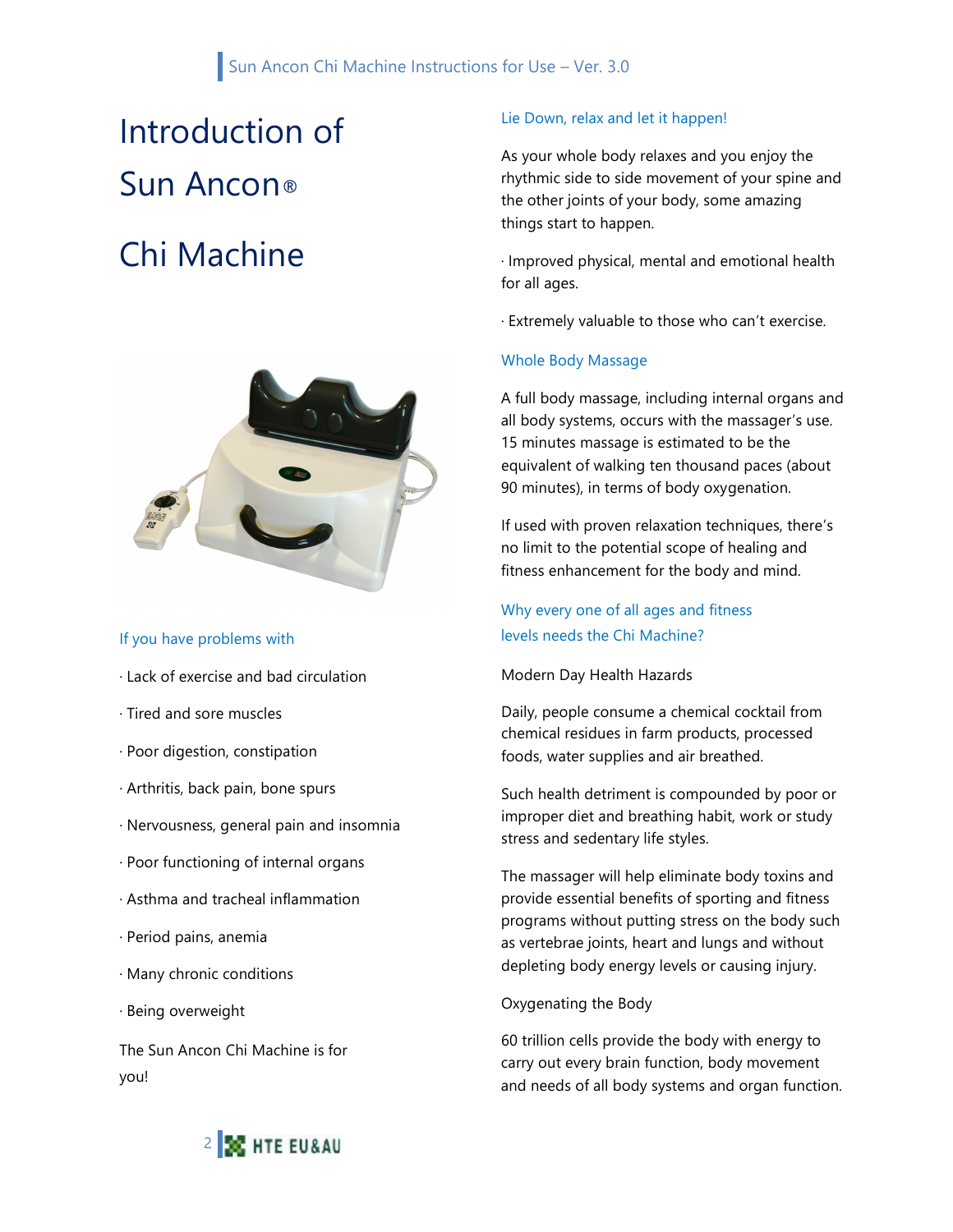Each cell has only two needs to produce this energy, nutriment from food intake and Oxygen.

Oxygen starvation of cells can result in immune dysfunction, cardiac symptoms, sleep and respiratory disorders, blood chemistry disturbance, intestinal problems, anxiety, depression, headaches, fatigue, stiff neck, shortness of breath, dizziness, to name but a few health problems.

#### The Chi Machine Massager Provides the Answer to Being Healthy Without Energy Loss, Body Stress or Effort

Vigorous exercise, while offering health benefits, can place extreme strain on body energy production.

Associated rapid breathing or gasping for breath, arises from excessive build up of carbon dioxide and demand for oxygen to replenish depleted energy to serve the vital needs of the body. Such exercise can also add to the compacting of intervertebral discs.

Unless pursuing some endurance goal, vigorous exercise is not vital health recourse.

#### The Chi Machine Way

The 'exercise' massage is done in the lying and relaxed position, with all loads and stress reduced on the spine and other body areas during maximum oxygenation and subsequent energy production, the sense of well-being arising from the massage is immediate and noticeable.

Most people experience a deep sense of relaxation during the massage and a pleasurable to exhilarating feeling following the massage.

Some may feel tired or sore in some areas. This may suggest a healthy circulation is being restored.

Soreness might also relate to an old injury or "Chi" energy flow blockage. If soreness occurs, reduce

the session time to 2-33 minutes and gradually return to 15 minutes massage if soreness ceases.

Dizziness might accompany initial massage sessions, reducing the session by half and raising the head with a small and thin pillow should resolve the problem but remove the pillow later for better results. Dizziness could point to an inner ear or anaemic problem (women especially). Some may suffer from dizziness and headache suggesting high blood pressure.

Nausea may indicate low blood pressure or Meniere's disease. Seek medical advice if dizziness persists before continuing the massage sessions.

Lymph fluid in the body exceeds the quantity of blood and one of its functions is to cleanse the body's waste. Lymph fluid has no 'pump' action to move it around the body but its cleansing of waste toxic matter may be aided by the Chi Machine massage. Such cleansing may cause bad breath and also thirst. Water cleanses and aids in 'lymph' cleansing, so drink plenty of water to hasten the cleansing and remove any bad breath problem.

#### Spinal Influence on Health

Within the brain and extending through the core of the spinal column is the central nervous system.

Branching out from it is the nerve network that reaches every part of the body, which provides all body functioning that is not under conscious control (breathing, digestion, heart rate etc.).

This extended nerve network is termed the Autonomic Nervous System and it further divides into the Sympathetic and Parasympathetic Nervous Systems, which provide vital balance to the body's nerve functioning.

Any impairment to the spinal alignment or abnormal spinal pressure on vertebrae joints can impair the Autonomic Nervous System resulting in

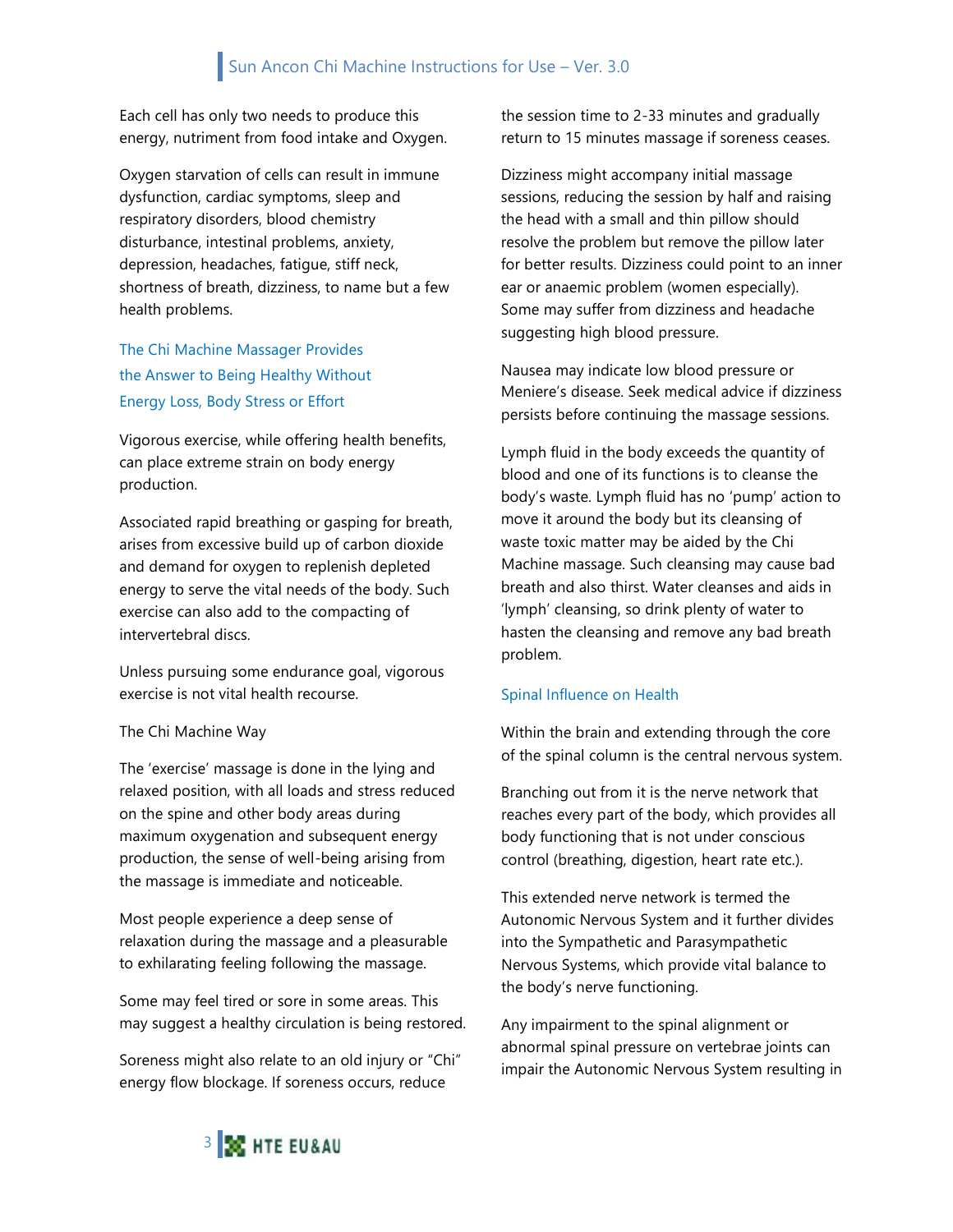minor and major body dysfunction, disorder and disease.

The spinal column bone marrow is also a source of blood production and immune system globulin upon which middle aged adults are more dependent, following depletion of globulin production form the 'aged' and shrinking thymus gland.

#### Utilization of Full Spinal Movement

The spine's design permits sideways snake-like movement that serves to relieve vertebrae joint pressure and thereby promote greater well being.

People nowadays fail to exercise this design feature, part of the reason being that stress of mind creates body tension and rigidity.

Spinal movement has been reduced to a forward and upright bending action and even in walking,

the natural twisting - sideways movement of the spine from arm, leg and upper torso momentum is restrained by body tensions.

When we awaken or feel tired, we raise our arms, stretch and yawn, and in the process, flex the spinal column in a twisting snake-like movement. Instantly we feel a pleasurable sensation of energy movement and alertness of mind.

The reason being that in yawning, the lungs fill with air and greater oxygenation of cells occurs, pressure on the intervertebrall discs momentarily releases and the Autonomic Nervous System is stimulated (doo a 'yawning' stretch now to verify the value of such oxygenation and spinal twisting). A glance at the animal kingdom and at seacreatures shows how they use 'snake-like' movement in their walk, run or swimming action, providing benefits that keep them free of almost every human ailment.

The Chi Machine Massager will deliver the best possible lateral 'snake-like' movement to the spine with the body in the ideal therapeutic position.

When the massage concludes you may experience the therapeutic benefit of a sensation similar to that of yawning and stretching (an indication of the massager's genuine value).

#### 80% of Chronic Disease Problems are Linked to the Spine

Problems Associated with the Spine and the Autonomic Nervous System

- Headache
- Lack of Appetite
- Upset Bowels
- Insomnia
- Sore Back
- Difficulty in Standing for Long Periods
- Numb Arm
- **Dizziness**
- Tight Shoulders
- Poor Attention

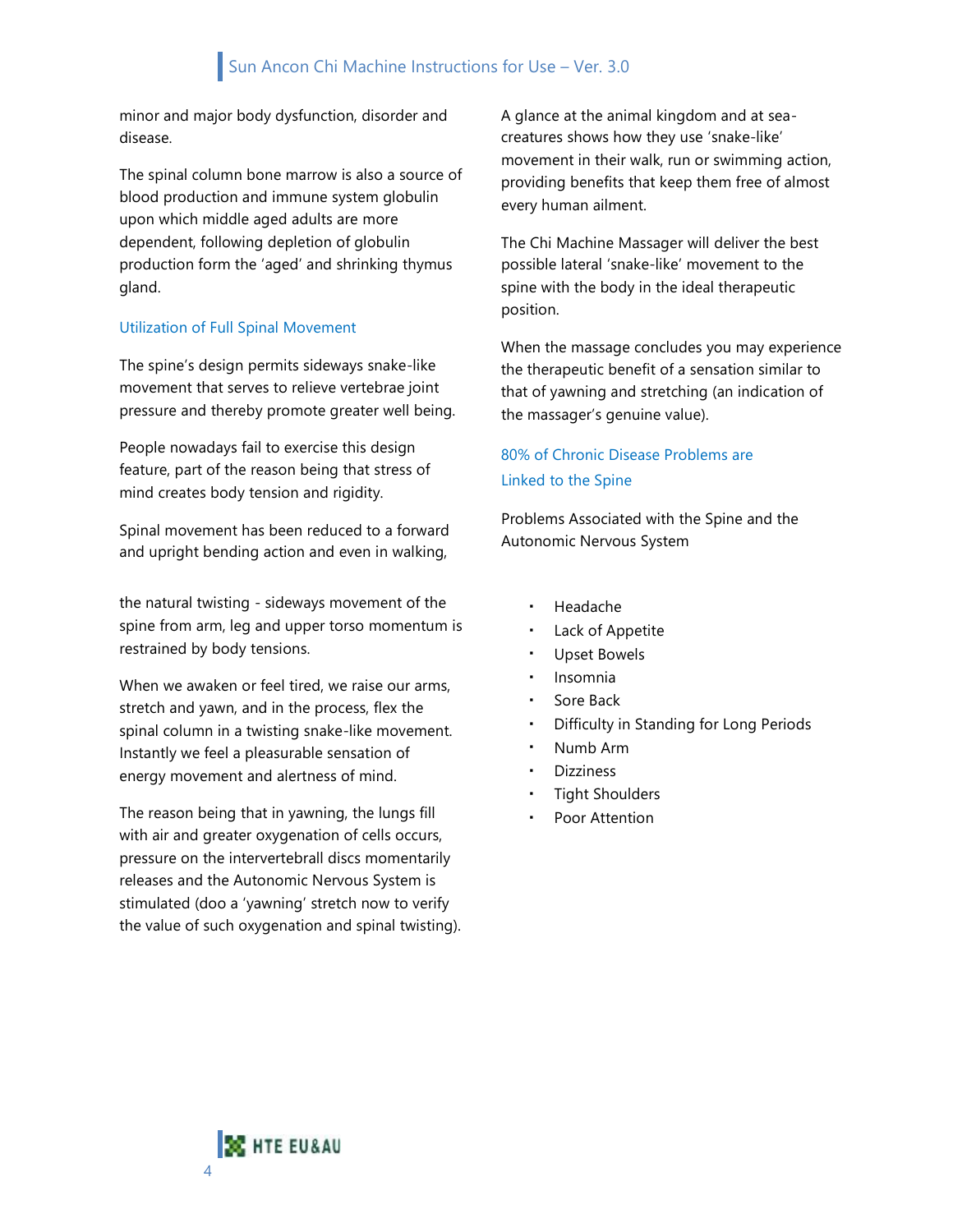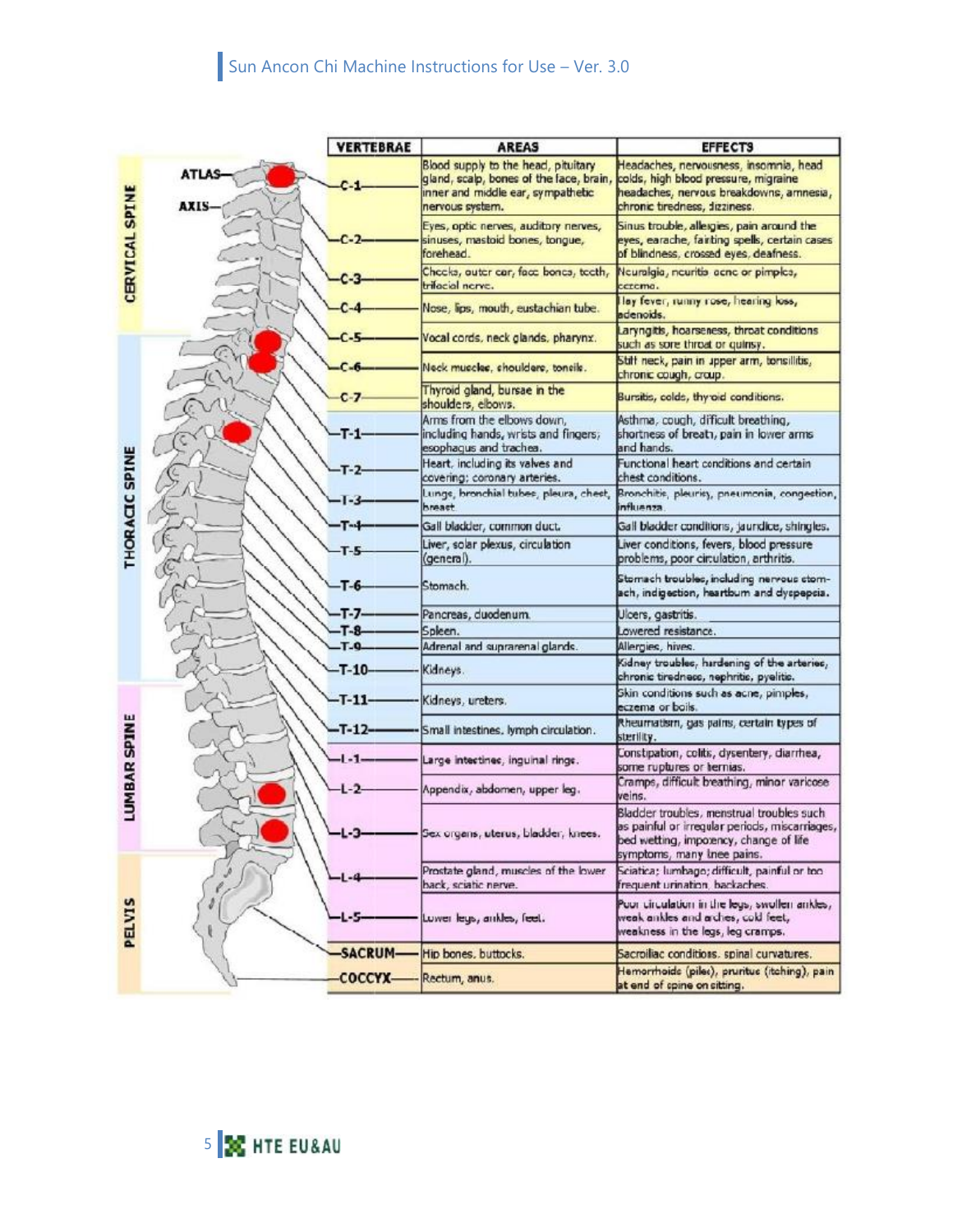#### Integration of Traditional Medical Wisdom and Modern Science

This unique health-generating product is based on German exercise physiology to research and develop.

It is based on the patented five characteristics including height, swing frequency, swing travel, swing angle and circular movement.

It is a simple technological item incorporating the precise oscillatory action to ensure extensive health benefits without risk or harm that could arise from any similar product not employing the stringent precise detail of the patented Chi Machine massager.

#### Mechanics of the Massager

Comparison of the Swinging Method Between a Sun Ancon Chi Machine Massager and an Imitation Product

The Chi Machine adjusts the spine by swaying it gently like a crawling centipede. See diagram AA.

(A) The Sun Ancon Chi Machine massager obtains an amazing body response.

(B) There is no body response if not using patented precision unit.



The patented precision design of the massager allows it to operate in harmony with the natural body rhythms and optimum body positioning to include a massage of blood vessels.

#### Six Major Benefits Derived from the Sun Ancon Chi Machine

#### 1. Cellular Activation

Massage stimulation to the Sympathetic Nervous System opens up the bronchioles to provide maximum oxygen access to the lungs, simultaneously the blood flow to and from the lungs is increased, enhancing oxygen exchange from the lungs is increased, enhancing oxygen exchange from the lungs to the blood and therefore to the body cells, to excite cellular metabolism.

#### 2. Spinal Balancing

joints from certain spinal misal<del>igmmen</del>t With the body relaxed in the lying position with no weight on the spine, the massage unit will influence a correction to certain conditions of misalignment. Such corrective action can in turn cure or alleviate complications arising in vertebrae

3. Improving the Immune System

The Chi Machine massager stimulates globulin production which increases the immune system's defence capacity thereby providing greater freedom from disorders and disease.

4. Blood Production

Blood is produced in the spleen and spinal bone marrow. Reduction of spleen's blood production can arise from the spleen's susceptibility to damage.

The massager's action on the spine stimulates the Sympathetic Nervous System which increases spinal marrow blood production. Any form of anemia can be benefited by this massage action.

5. Balancing the Autonomic Nervous System

If the Parasympathetic and Sympathetic Nervous Systems fail to balance of functions of the organs,

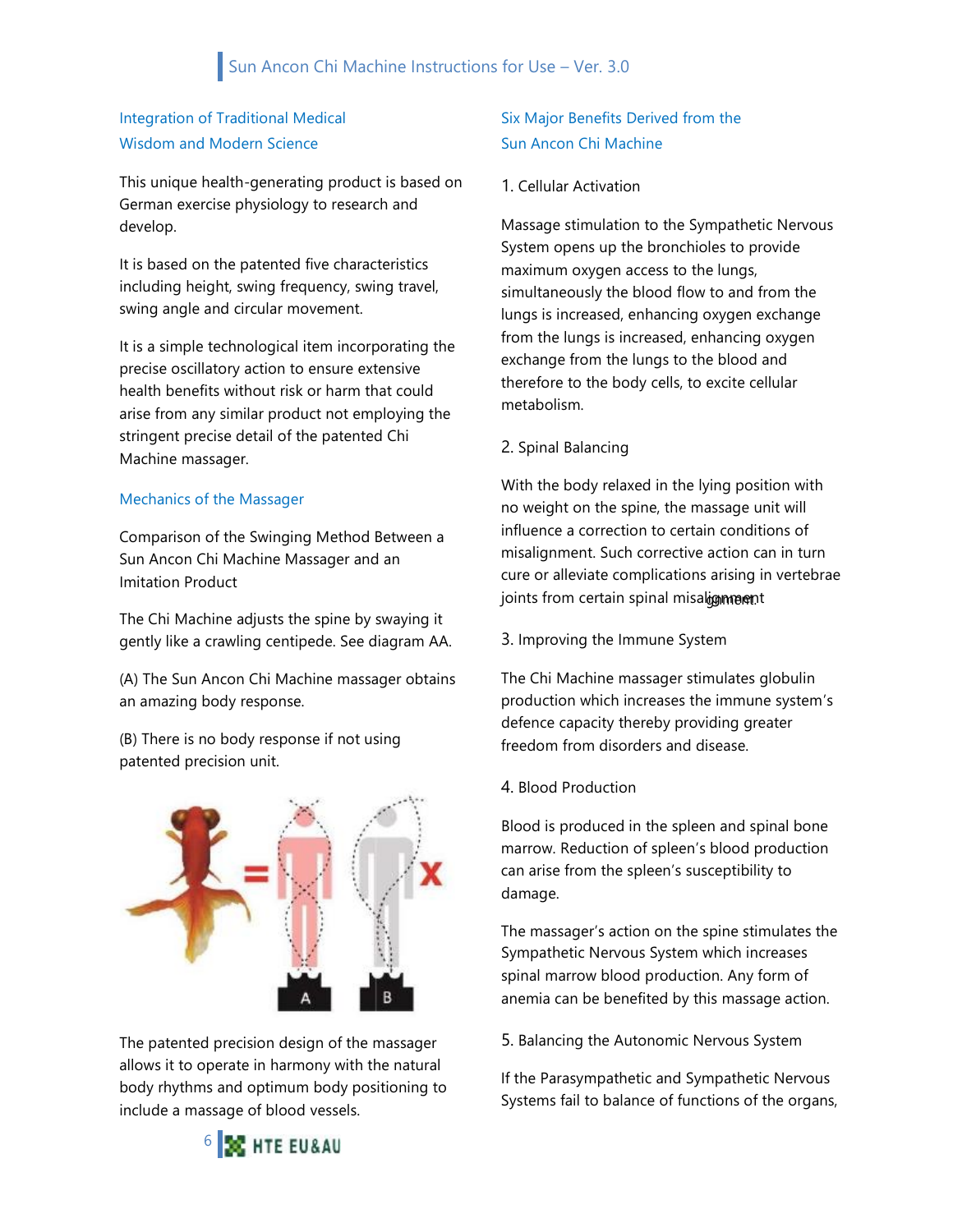#### Sun Ancon Chi Machine Instructions for Use – Ver. 3.0

insomnia, excessive dreaming, digestive problems, stomach pain, palpitation, anxiety, constipation, neurasthenia and extensive forms of aches and pains as well as mental stress may occur.

The influence of the massager on the Sympathetic Nervous System can restore the vital balance to the nervous system, resulting in restoration of health from such conditions.

#### 6. Exercising Internal Organs

Western medical science is beginning to consider ancient eastern traditions that focus healing and good health on a life force energy which flows in channels through all living forms.

Acupuncture and associate therapies are being increasingly used by eastern practitioners to invigorate the life-force energy flow to restore health to unhealthy organs. The Chinese refer to this energy as 'Chi'.

The Chi Machine massager will aid in unblocking the 'Chi' pathways and ensure a maximum flow of healing source, through all body organs, to restore normal or improved functioning to impaired organs and body systems related to such organs.

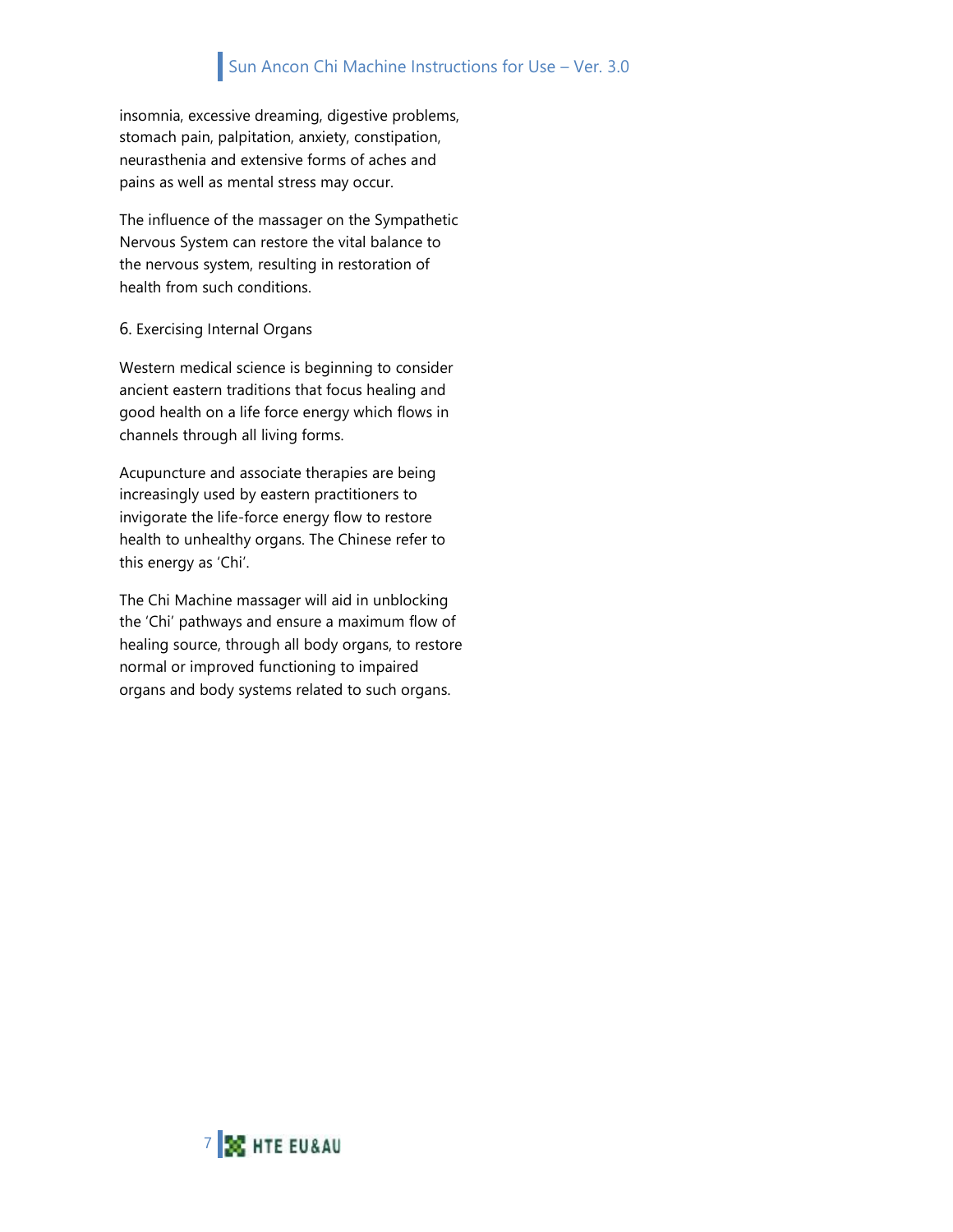#### Eliminate Fluid and Water Retention

The Sun Ancon Chi Machine had undergone a large scale Clinical Trial on secondary lymphoedema and venous oedema,, which was conducted by the famous Lymphologist Professor Neil Piller in one of the world's top ten leading authorities on Lymphoedema, at the renowned Medical Center of Flinders University of South Australia, in Adelaide.

Prof. Piller found that the patients who entered the trial experienced a highly clinical and statistical significant volume reduction in their swelling legs after using the Chi Machine.

He said the Sun Ancon Chi Machine provided an effective, alternative and adjunct home-based therapy that is comfortable, non-invasive and which gives the patient an element of self management over their condition.



rigina

.<br>ANGKA MENGLEY, NGC PILLON.<br>ANGKA MELIMAN ANG DELIK CABUT! Anthony Strategy May Country Countries (1987)<br>
2. Bachter Norwig, Neptunel Jose Auchele That &<br>
Store: (Fireway, Neptunel Jose Auchele That &<br>
2. Bachter Store: (Fireway, 1946)<br>
2. Bachter Store: (Fireway, 1946)<br>
2. Bachte Medit On came that Recent True Moder<br>4. Sathier Uracer (Memora), December of Philasoph<br>Department of Anciena, School of Medition, Recent<br>True Member Trans Messine<br>Justinism: Filsdon University and Medical Centre.<br>Acaford Post Scarls Awardla, Awardla.

#### terreduction

 $\label{eq:2} \begin{cases} \text{mass,} & \text{for } q \in \mathbb{N} \text{ and } \mathbb{N} \text{ and } \mathbb{N} \text{ and } \mathbb{N} \text{ and } \mathbb{N} \text{ are a finite space.} \\ \text{for instance, each set is a nonnegative sequence.} \\ \text{For example, each set is a nonnegative sequence, and each set is a nonnegative sequence.} \\ \text{For example, the set is a nonnegative sequence, and the set is a nonnegative sequence, and the set is a nonnegative sequence, and the set is a nonnegative sequence.} \\ \text{For example, the set is a nonnegative sequence, and the set is a nonnegative sequence, and the set is a nonnegative sequence, and the set is a nonnegative sequence, and the set is a nonnegative sequence$ mensily its color also because exceleboot, not<br>in an belieboot bower field offers and field outloo.

ABSTRACT repose to sum the effectiveness of a figure based they of equipment (the San Angust Cir. Museum) the Europe Library Administration on who a view .<br>Methoda 22 podabella and the apaprairs in went out over the fire weeks according as a set region. Measurement of conjunction now tobat investigate before and . . . **Assolts After 3 weeks of presiment there were** 

Auto (230mls pribiblis), weight (149kgs pribibly)<br>body Air (p. = 0.07) and subjective leg acoptains. sateing per pricipit system proces HORAL SARAS CORA MARIN finitual (p=0.90), cars, dramate candidity, and and then you growth the refundance on loops Ale, BME, which deads AD7 and Formal Bahb, Milliongh stove Jone at the 7 mont filler ut, next fiel environ to per

Constante The Source of Civil Hasser Service is an effective, have been thereor Arman mbos admin

.<br>Fold infuteen overady such is solar<br>en uni pogesoler condition with a verify<br>distribut. These may include basebase, type  $\label{eq:3} \begin{minipage}{0.9\textwidth} \begin{minipage}{0.9\textwidth} \begin{tabular}{l} \hline \textbf{0.0\textwidth} \begin{tabular}{l} \hline \textbf{0.0\textwidth} \begin{tabular}{l} \hline \textbf{0.0\textwidth} \begin{tabular}{l} \hline \textbf{0.0\textwidth} \begin{tabular}{l} \hline \textbf{0.0\textwidth} \begin{tabular}{l} \hline \textbf{0.0\textwidth} \begin{tabular}{l} \hline \textbf{0.0\textwidth} \begin{tabular}{l} \hline \textbf{0.0\textwidth} \begin{tabular}{l} \$ ... was the **Inchester** Selegarden in 30 deutsk Marke i Julié Stat<br>1. Ned Komfu XIII danske Maur vol (1854-19)<br>1. Ned IV

Young Fill and TOO ...

action of West-Abroard Britisher on the



#### The result of 22 Oedema patients after using Chi Machine

A Moseley, N Piller, A Esterman and C Canati



Figure I. Total affected leg fluid change (mls) over three weeks of treatment then at I-month follow up

Four Main Features of the Sun Ancon Chi Machine

#### 1. Full Body Stimulation with no Side Effect

The Chi Machine therapeutic massager provides stimulation to the whole body, regardless of sex, age, time of use, place or climate conditions.

2. Just Lie Down to Use it. There is no Pressure or Stress Involved

The Chi Machine therapeutic massage is done while lying down, therefore no pressure or tension is applied to any part of your body.

#### 3. No Injury

Massage in the lying position ensures no possible injury. Heartbeat and blood pressure do not increase.

4. Simple, Comfortable and Easy to Develop a Regular Health Maintenance Routine

The simplicity of use and portability of the massager, offers a convenient way for busy people to cultivate a vital health maintenance routine.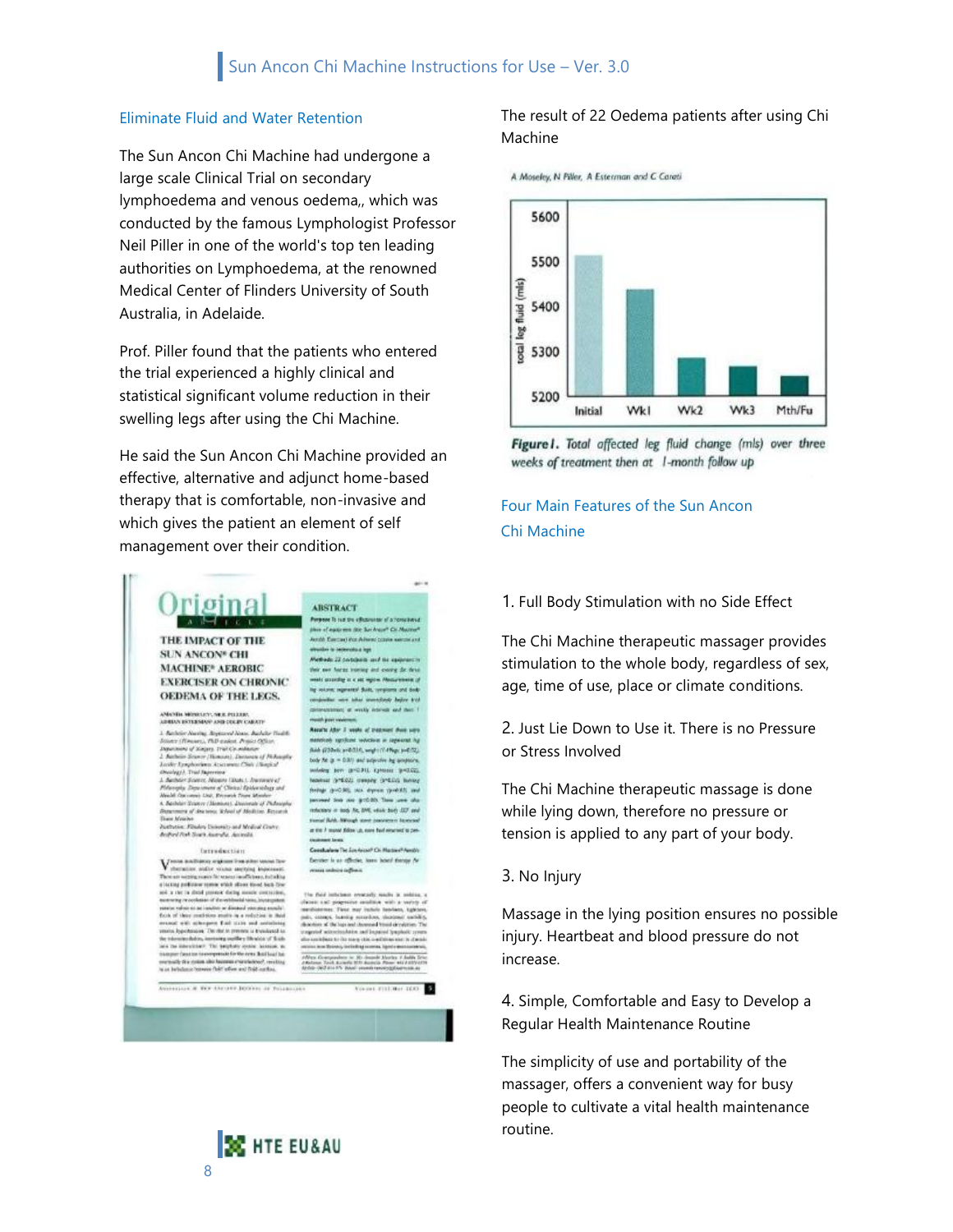#### Sun Ancon Chi Machine Instructions for Use – Ver. 3.0

# Massage **Instructions**



#### **Precautions**

The massager should not be used under the following conditions.

· During pregnancy.

· Within 60 minutes after having a meal or drinking alcohol.

· If there is any pain, discontinue use the machine until the pain subsides.

· If extreme pain occurs during the massage, such pain should be investigated and rectified before further use of the unit.

· Consult your doctor before using the machine if you suffer from any malignancies such as cancer, serious cardiac ailments such as a recent heart attack, fractured bones or have had an operation within the past six months, or are under long term care, serious infection or bleeding injuries or epilepsy.

· Continue to take your doctor's prescription medication or follow the treatment instructions if you suffer from disease. However, do not use the Chi Machine within 30 minutes after injection or taking medication. Start the duration of a session from two to fivee minutes and increase the duration gradually if no discomfort is experienced.

#### Massage Sessions

- If the user is under 55 years of age,, one should initially do 5 minutes per session once daily, but can gradually increase to 15 minutes per session twice daily if no discomfort is experienced.
- If the user is over 55 years of age, limit sessions to 2 to 5 minutes per session once daily. If no discomfort is experienced, sessions can be

gradually extended from 5 to 10 minutes the second week and to the normal session time of 15 minutes in the third week.

There is no limit to the number of daily sessions, apart from that mentioned above, or to using the full range of the timer setting, but it is recommended that a reasonable break be given between sessions.

#### Preliminary Recommendation

It is recommended to wear loose comfy clothes when using the Chi Machine.

A mind focusing on stress brings tension to the body in various locations and will therefore curtail the full benefit of the massage session.

It is therefore important that in selecting a time and place for such therapy, you use the most appropriate time of your choice and the most peaceful environment available to you. You should then induce a state of relaxation by mentally focusing on joyful, peaceful situations to relax your body.

You can significantly aid such a state by playing stress-releasing music of your choice, before and during the session. Further benefit can arise by also focusing the mind on what is happening during the massage, focus on the feet, legs and move the focus to the abdomen, the spine, shoulders and so on.

As you do this you may notice how such mind attention gives rise to greater stimulation of the massager on those focused parts of the body.

Gentle deep breathing will add intestinal massage by the action of the diaphragm and simultaneously enhance cellular oxygenation.

Focusing the mind on breathing is a sure way to shut our stressful thoughts as all who practice meditation realize. It is a meditative state that the foregoing will create and from this state alone, combining such movements with the massage

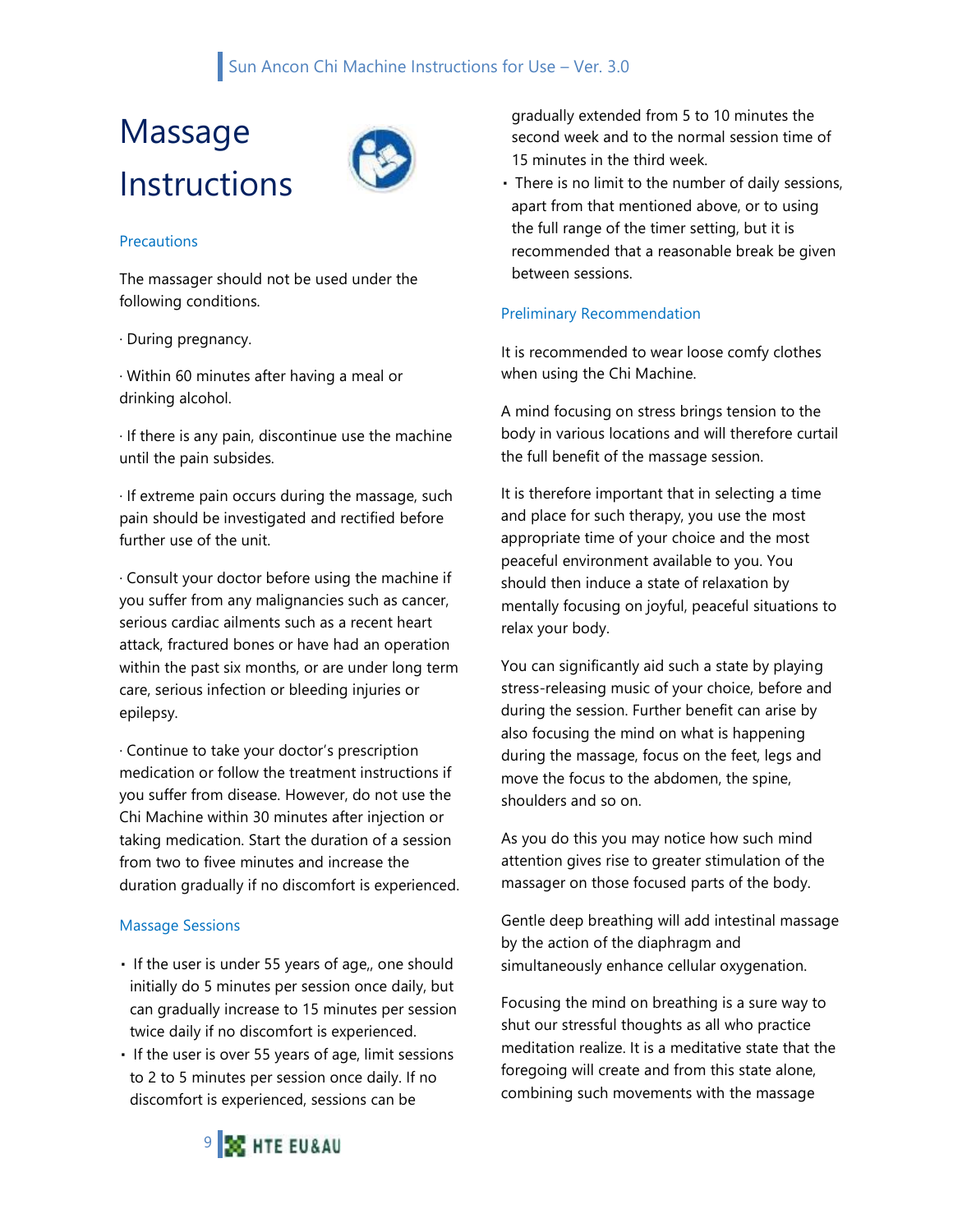session will guarantee the most valuable change you can give to your life and well being.

#### Massage Procedure

1. Position the Chi Machine on a firm surface, such as the floor, with the handle facing away from you. When properly oriented, the power cord will be on your right hand side.

Make sure no restriction occurs to the machine's air intake. A firm based bed could be used by bed-ridden people but such a platform is not an ideal base for proper positioning to the spine which a firm surface offerss.

Be certain that the timer is set to "OFF" before connecting the power.

2. With an increase in body and mind relaxation, there arises a lowering of body temperature. During cold conditions, warm the room to be

used or lightly cover your body with a blanket during massage sessions.

- 3. Drink a small quantity of water before using it. 1/2 cup is usually sufficient.
- 4. Sit down calmly. To stay perfectly perpendicular to the front of the machine, align your heels to line A of the machine as shown in the below picture.



Aim the navel to the arrow of the label at the centre of the machine. Take a deep breath for five times to adjust your blood pressure.

5. Lie down on your back, and put both feet comfortably on the footrest. When your ankles are correctly placed on the footrest, they

should feel fairly comfortable both before and after the machine is turned on. However, iff the ankles are not comfortable with the machine at rest, adjust their positions on the footrest by moving closer of further from the unit or cushion them with the ankle cushions or a towel.

Using a towel or cushions somewhat reduces the beneficial massage in the ankle area. Therefore, unless you are very sensitive, it is better to use the machine without a towel or cushions.

6. Switch the timer to the desired duration to start the session.

For initial use, set the timer to 5 minutes. General timing can be at user's discretion (2 minutes for sick people).

7. Relax your body and begin gentle and slow deep breath to enhance oxygenation of the body.

Focus the mind appropriately to increase relaxation and to add massage benefit to specific areas of the body. Retain positive focus on the mind and know that the body is experiencing a truly magnificent rejuvenating massage that is bringing renewed health.

- 8. When the machine stops, continue to be still for 2 to 3 minutes, because 40% of the exercise effect arises from the oscillatory action of the machine, and 60% of the benefit comes from the internal massage influence during the 2 to 3 minutes rest once the unit ceases massaging. You may feel a tingling sensation from head to toe. This is normal.
- 9. Following the rest period, remove the feet from the machine and bent both knees into a 90-degree angle.

Take a gentle deep breath, hold it and slowly commence a spinal twist movement by lowering the legs to one side as far as possible, and turn your head to the opposite side. Hold this position momentarily then, as you exhale,

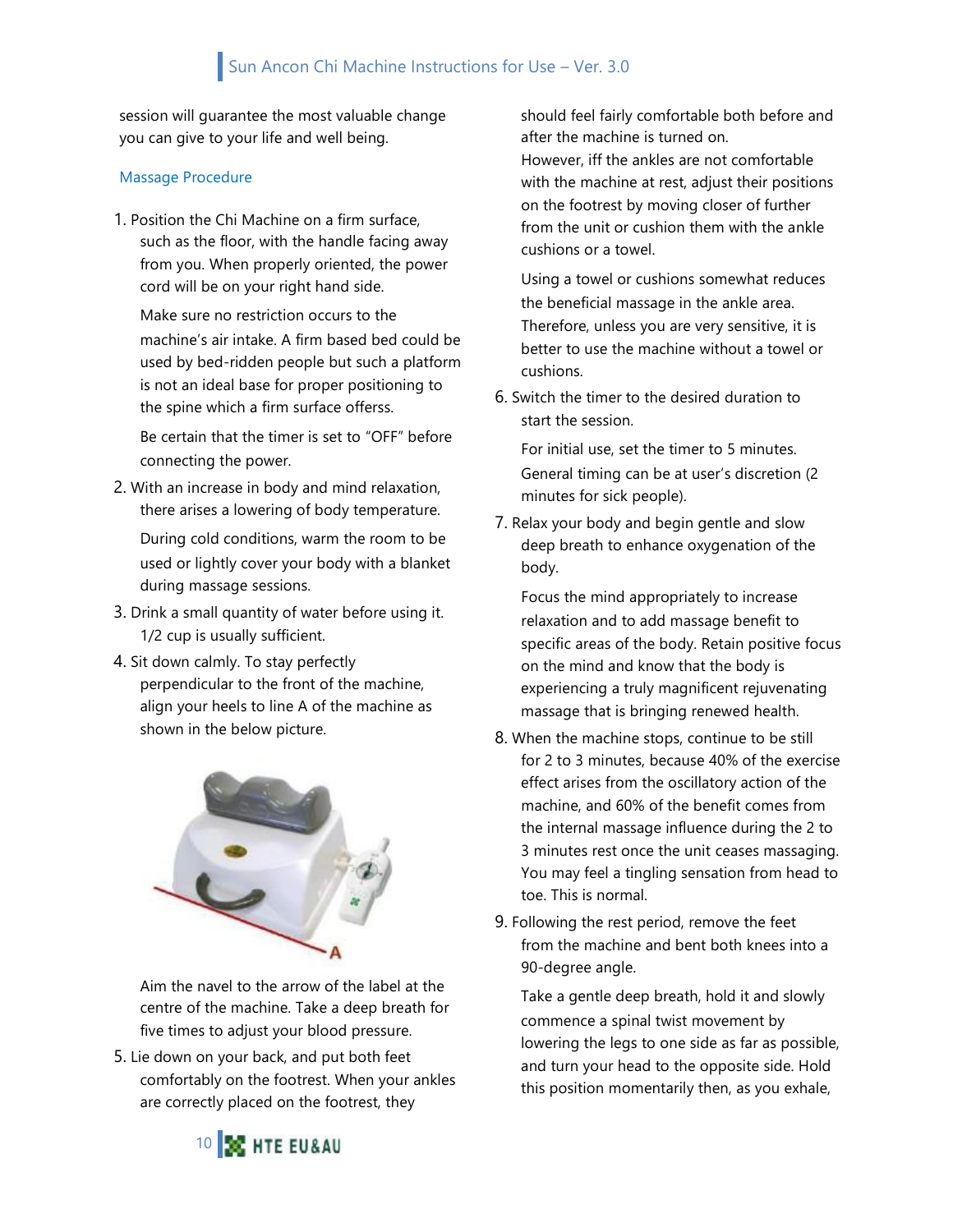### Sun Ancon Chi Machine Instructions for Use – Ver. 3.0

slowly return both legs to the raised knee starting position.

Pause a moment, and repeat the movement to the opposite side and back. Repeat the exercise for about 5 times.

During this movement of the lower body, retain the upper back firmly on the base you are resting on.

- 10. At the conclusion of the 'spinal twist' exercise, roll to the right hand side and slowly get up by a sideways upward movement, moving the spine laterally.
- 11. Conclude the session with a large drink of water that will aid in toxin cleansing that the massage has activated (about 150 ml – 300 ml).

#### Energy Test

An Energy Test is to allow you to experience the differences between before and after using the Sun Ancon Chi Machine.

With proper usage, you should feel your legs have more energy after one session.

NOTE: It is not compulsory to do the Energy Test in each session. It is only a test for the users to feel the difference.

Follow the below steps to do the Energy Test.

- 1. After Step 5 in the above Massage Procedure, start the Energy Test with your right leg.
- 2. You need another person to help lift your right leg and keep it straight. The person needs to push your right leg down to the bed while you resist it. Remember the energy your right leg has. This is to test the energy of your right leg before using the Chi Machine.
- 3. Put your right leg back to the footrest again.
- 4. Continue to follow Step 6 and Step 7 in the above Massage Procedure.
- 5. When the machine stops, do the Energy Test again. Allow the person to lift your right leg again, and push it down while you resist it. You will find your right leg is more powerful after using the Chi Machine.. That means using the Chi Machine often can improve and maintain energy.
- 6. Cross your right leg and do the Energy Test again. You will find your right leg becomes weak, because the blood flow is blocked, the chi cannot go through the meridians either, and the energy is gone. Therefore, you will enjoy more benefits from the Chi Machine if you keep using it on a regular basis.
- 7. Continue to follow Step 8 in the above Massage Procedure to finish the session.

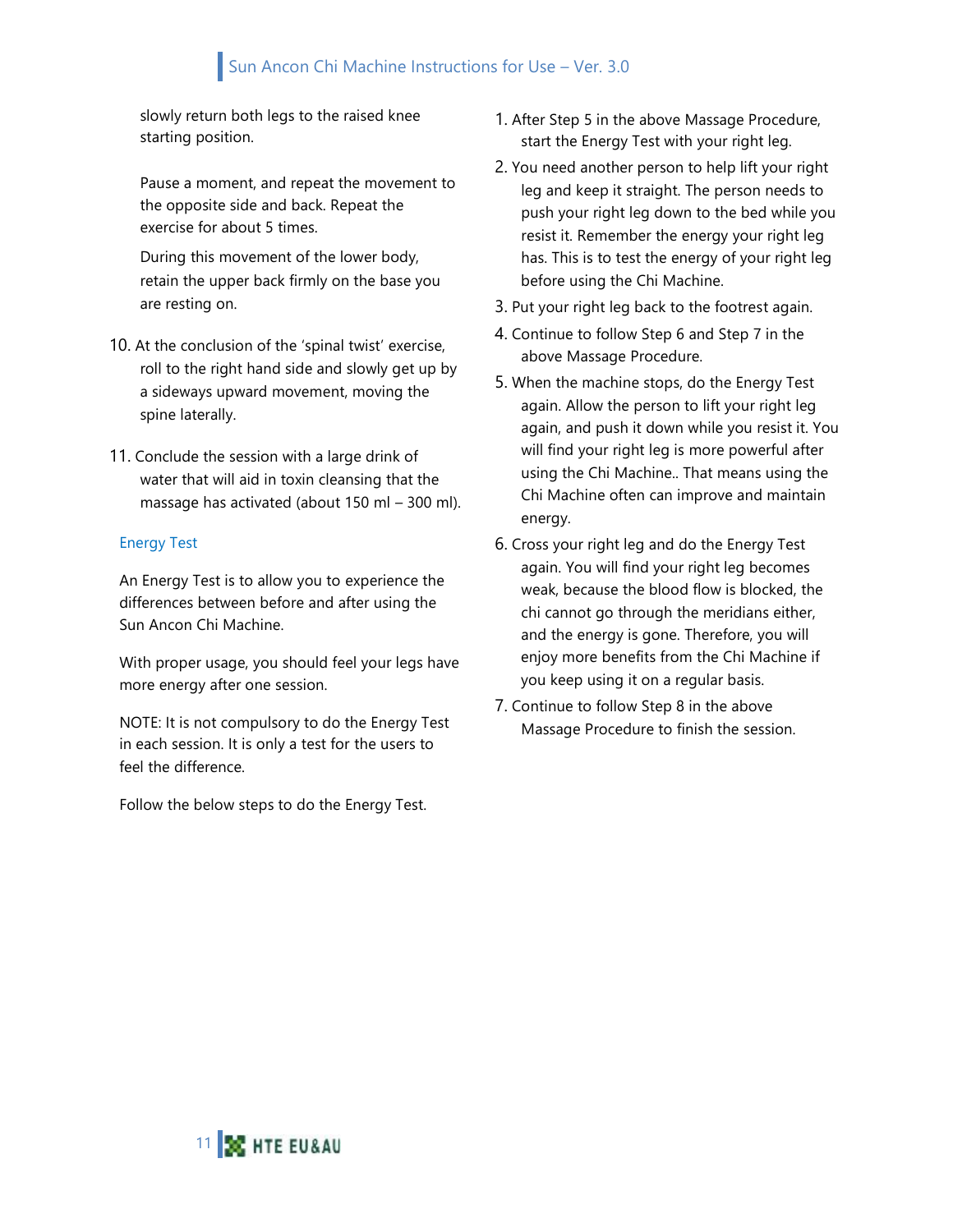#### Three Arm Positions

#### The Mid Position

For migraine headaches, bone spurs and misaligned spine, sore back, gout, arthritis



Lie down, put both hands under your head in a position that results in your upper body and legs being both lifted off the ground.

#### The Goldfish Exercise

Release of tension, mood balancing, insomnia, internal organ discomfort, constipation



Place both arms at your sides.

#### The Stretched Back Position

For weight loss, shoulder tendonitis, release muscle tension, release nervous pressure, full and round breast



Lift both arms above your head and keep them as straight as possible.

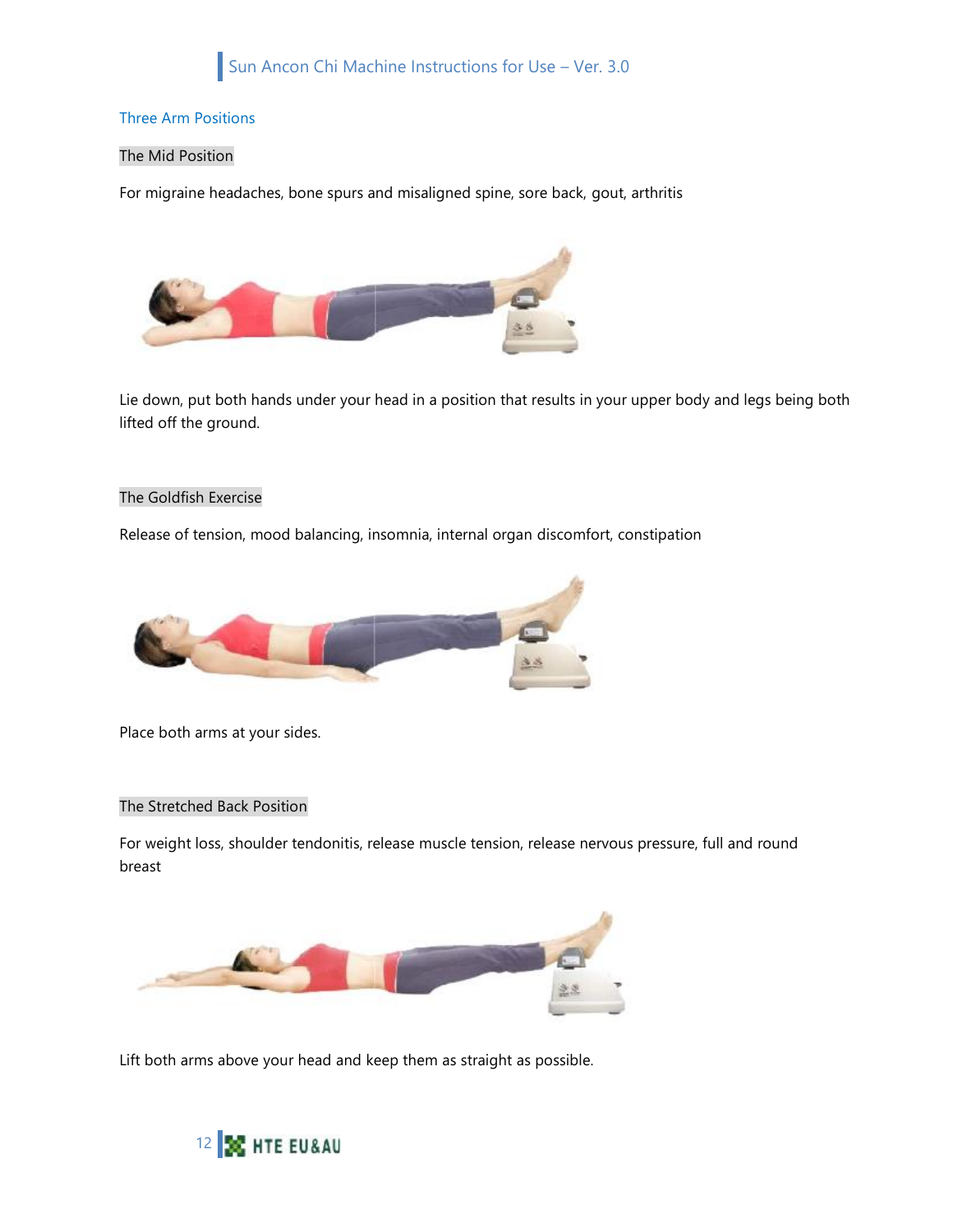## The Feelings You May Experience After Using the Sun Ancon® Chi Machine

#### Numbness

Due to lack of exercises, there will be a feeling of numbness when blood circulation is improved. It is normal. Keep using the Chi Machine on a regular basis.

#### Numbness and Tingling

Due to having too much meat, seafood and deep fried foods, and lack of exercises, the muscles, bones, and meridian will be stimulated when blood circulation is improved, and there will be a feeling of numbness and tingling.

Eat less meat but more fruits and vegetables to maintain a balanced diet. Reduce the duration of a session to two to five minutes and increase the duration gradually if no discomfort is experienced.

#### Numbness and Sore

Due to lack of exercises or overfatigue, the

muscles and bones will be expanded when blood circulation is improved, and there will be a feeling numbness and sore. Reduce the duration of a session to two to five minutes and increase the duration gradually if no discomfort is experienced.

#### Dizziness

Headache, dizziness, or a feeling of fullness in the head might occur if you suffer from high blood pressure. Reduce the duration of a session to two

to five minutes and increase the duration gradually if no discomfort is experienced.

Dizziness may also occur if you have the symptoms or health conditions such as inefficient blood circulation, anemia, too much stress at work, balance disorder (car sickness), brain tumor (it is suggested to check with your doctor if

dizziness persists for one month each time after using the Chi Machine).

#### Dizziness and Vomiting

These symptoms might occur if you suffer from low blood pressure. Reduce the duration of a session to two to five minutes and increase the duration gradually if no discomfort is experienced.

#### Pain

If there are pains in certain organs, it indicates that there might be some problems in those organs.

To prevent the problem from becoming more serious, it is suggested to check with your doctor before further use. Reduce the duration of a session to two to five minutes and increase the duration gradually if no discomfort is experienced.

#### No Numb Feeling

- The chi (energy)) flows from the feet to the head, which is similar to practise Qigong (you may even feel the chi is flowing in the head or hands). It indicates that yourr meridian is unblocked. Continue to use the Chi Machine on a regular basis to stay healthy.
- If the user has no numb feeling but feels cold, that means he/she is too weak. Keep using the Chi Machine on a regular basis.

#### **Thirsty**

Using Chi Machine equals to doing aerobic exercise, which helps boost metabolism. Therefore, thirsty may occur. Drink a large amount of water after using the Chi Machine to hydrate and detoxify the body.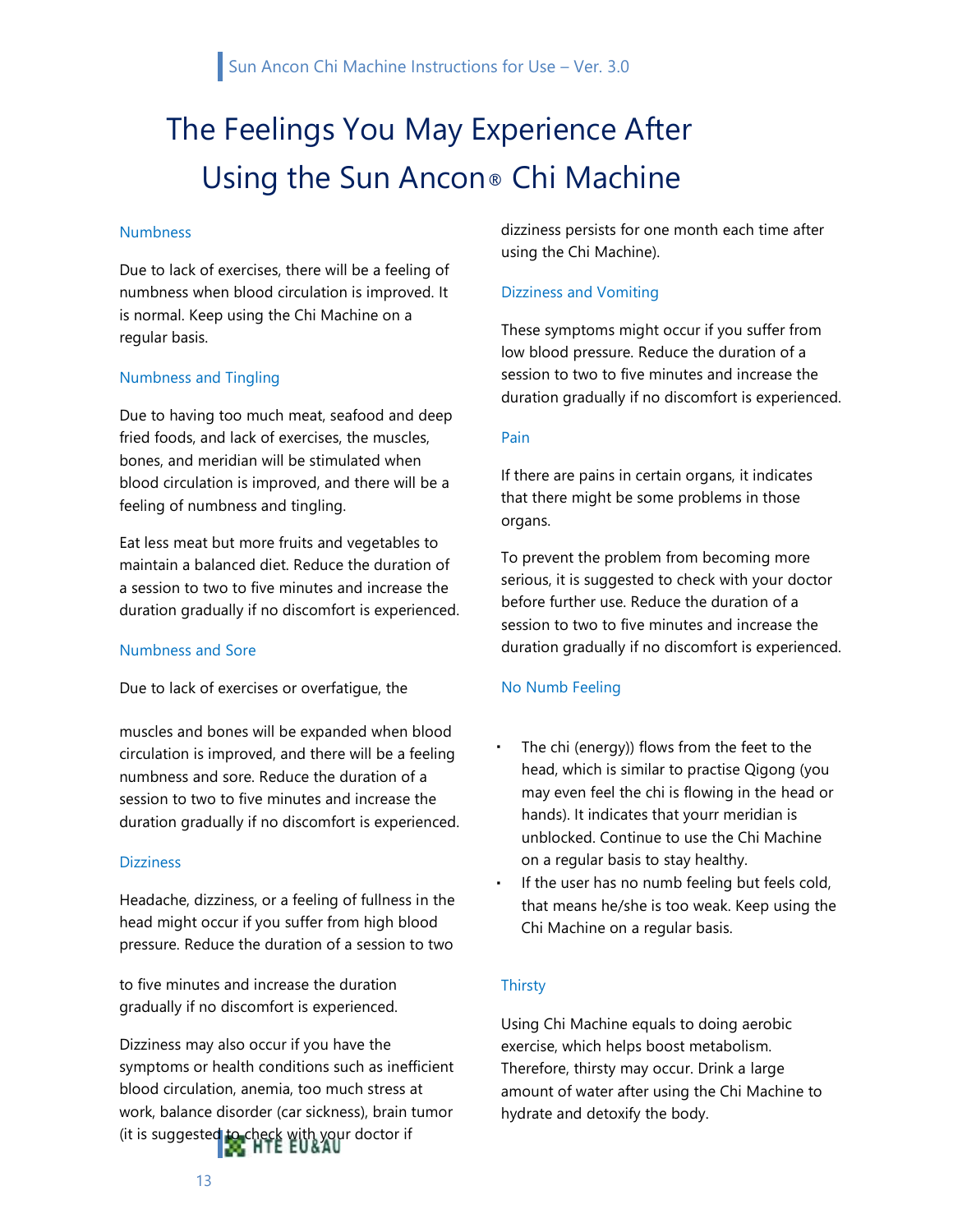### SOQI Multiple Energy Approach



#### Motion Energy

Represented by the award winning Sun Ancon Chi Machine, which is associated with international patent designs. It allows your body to be harmonized in the figure "8" motion. You will experience instantaneous relaxation due to the return of your spinal curve. The Chi also improves the flow of circulation, and oxygen absorption stimulating your energy levels throughout the day.

#### Thermal Energy

Represented by the HotHouse, a patented technology that allows Far Infrared Rays to penetrate deep into your body to enhance your local circulation, and release toxins from the cells. Itt also regenerates cellular activity, and decreases muscle spasms and soreness. Relax yourself under the soothing heat while detoxifying your entire body.

#### Electric Energy

Represented by the E-Power, a technology that is designed to provide Negative Potential Energy (anion effect) with High Frequency Energy (resonance). The EE-Power can help balance the cations and anions on both sides of the cell membrane. It improves blood circulation, reduce inflammation, beautify skin, lose weight, relieve symptoms of chronic diseases such as diabetes, arthritis, insomnia etc.

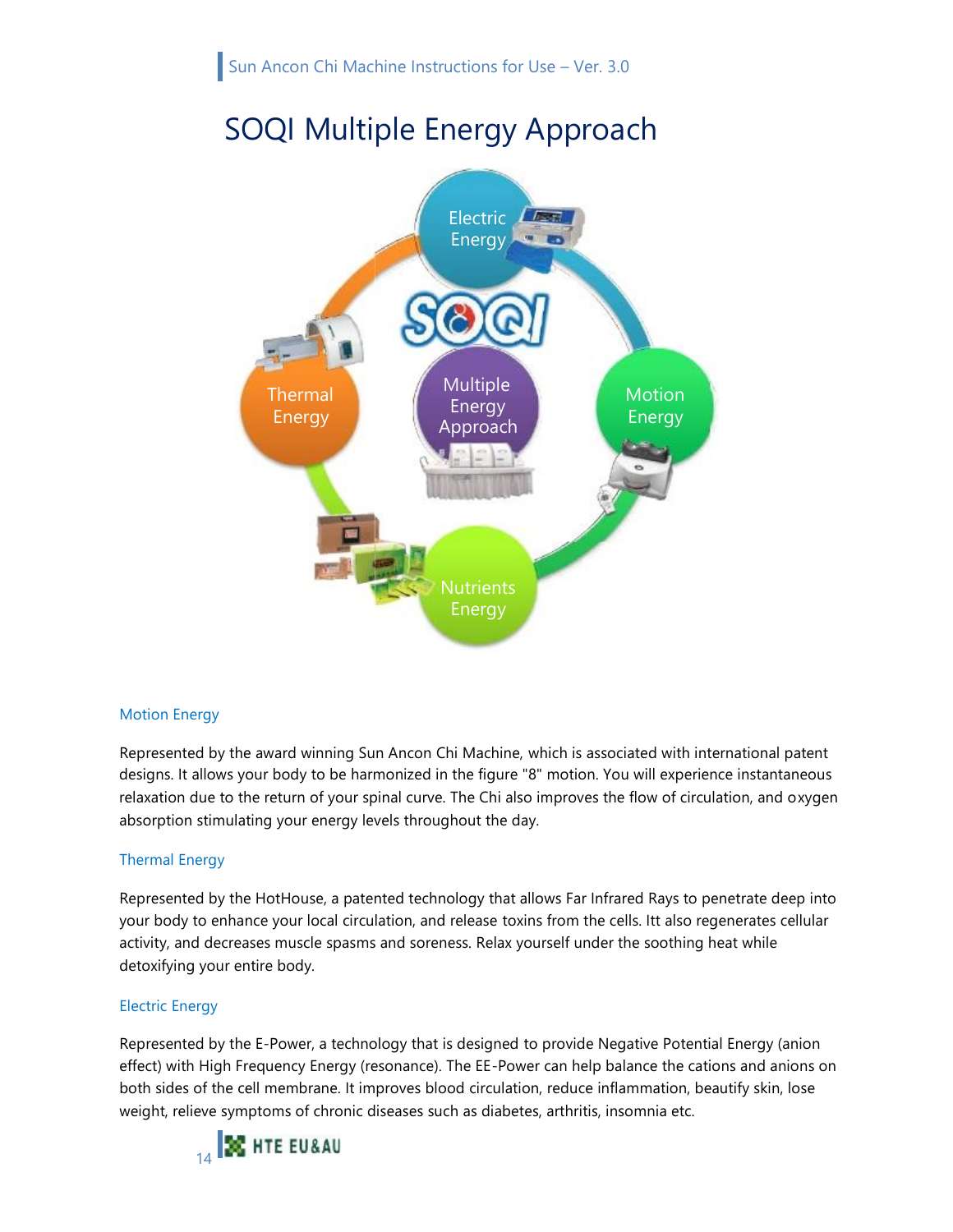#### Nutrients Energy

HTE's nutritional product such as Sun Ancon Chi Formula, is specially formulated primarily from Siberian Ginseng in combination with other compounds. It helps increase and strengthen immune system, regulate the pathological process and restore it to a normal state, helps the internal organs to return to normal function without side effects even after prolonged use.

Sun Ancon Total Enzyme Granule primarily consists of the extracts from over 80 fruits and vegetables as well as brewer's yeasts. The Enzyme is aiming at improving your digestion system and allowing nutrition to be easier absorbed by your body from your daily food intake. Consistent intake of the Enzyme will also enhance your body metabolic activity.

#### SOQI Bed

The SOQI Bed consists of one Chi Machine and three HotHouses. They are built into a specialty designed massage table, providing the most relaxing experience, and an effective way to achieve your daily exercise and wellness at home.

#### SOQI Multiple Energy Approach

The SOQI Multiple Energy Approach incorporates natural therapies and high quality products using a unique "Multiple Energy Approach". It is inspired by energy healing and back to nature concept: unblock the blockage before nourishing with nutrients.

Chi Machine (motion energy) helps unblock the meridians and balance the spine; HotHouse (thermal energy) helps unblock the blood vessels; E-Power (electric energy) helps improve the permeability of the cell membrane and active cells; and the final step, nourish with Sun Ancon Chi Formula and Sun Ancon Total Enzyme Granule (nutrients energy).

The Multiple Energy Approach helps balance your body'ss motion, thermal, electric and nutrients energies, and restore your body to a normal condition without injection, surgery, or medication. It is your gateway to good health.